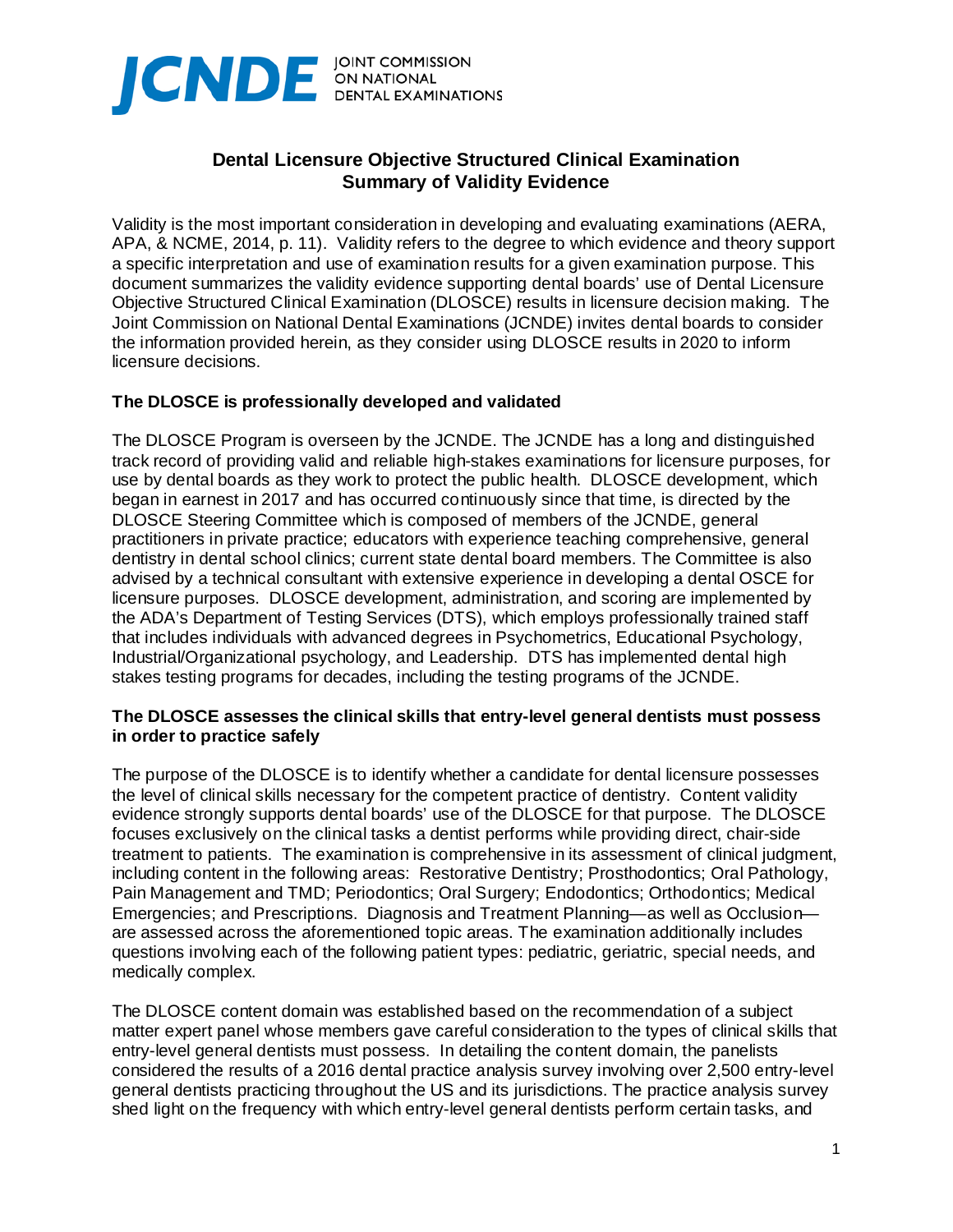# CNDE **DINT COMMISSION**

the criticality of those tasks to patient care. The subject matter expert panel used the information from the practice analysis, along with their own experience and judgment, to recommend test specifications for the examination. Test specifications define the topic areas the examination covers, and the number of test questions that are devoted to each topic area. Each form of the DLOSCE adheres to the established test specifications, ensuring that candidates who attempt the DLOSCE encounter an examination that is comprehensive in its coverage of the content domain.

## **DLOSCE content is developed by highly qualified subject matter experts through a multistep process that ensures quality**

DLOSCE content is developed by teams of highly qualified subject matter experts who work in teams to build examination questions that are capable of accurately and reliably identifying those who possess the clinical skills necessary to safely practice dentistry. The teams are carefully constructed to ensure that they contain individuals with expertise in all required areas of dentistry. The DLOSCE subject matter expert pool includes more than 170 individuals including general dentists and specialists—that the JCNDE can draw upon to develop and review DLOSCE questions and stimulus materials. Each DLOSCE question is developed by a team of specialists, and then separately reviewed by a team of general dentists to help confirm and ensure clinical relevance. The JCNDE employs window testing and delayed results reporting for the DLOSCE, so that psychometric analyses can be conducted to identify and address any potential issues with examination questions before examination results are released to candidates.

## **The DLOSCE includes innovative question formats that increase standardization while also promoting clinical fidelity**

The DLOSCE is a computer-based examination that includes sophisticated, lifelike 3D models that candidates can interact with and manipulate to facilitate diagnosis. Utilization of 3D models in lieu of live patients provides further benefits through increased standardization of the testing experience, improving the reliability and validity of the examination with respect to its intended purpose. Extended multiple choice questions that accompany these 3D models reduce the impact of guessing and provide candidates with a clinical situation involving more clinical judgments and possessing greater fidelity. In many cases candidates can receive partial credit for their responses.

## **The DLOSCE is administered under highly standardized and secure conditions**

The DLOSCE is administered under highly standardized testing conditions that are closely monitored. Deviations from standardized testing conditions are reported to DTS by the test administration vendor (Prometric) so they can be reviewed by the JCNDE and adjudicated appropriately. Candidates who violate rules and regulations can incur severe penalties. This includes the voiding of scores and the imposition of mandatory wait periods. DTS employs a dedicated test security and fraud prevention specialist who works diligently to prevent testing irregularities and to identify them when they occur. Psychometricians within DTS conduct forensic analyses aimed at detecting anomalous candidate behaviors and results.